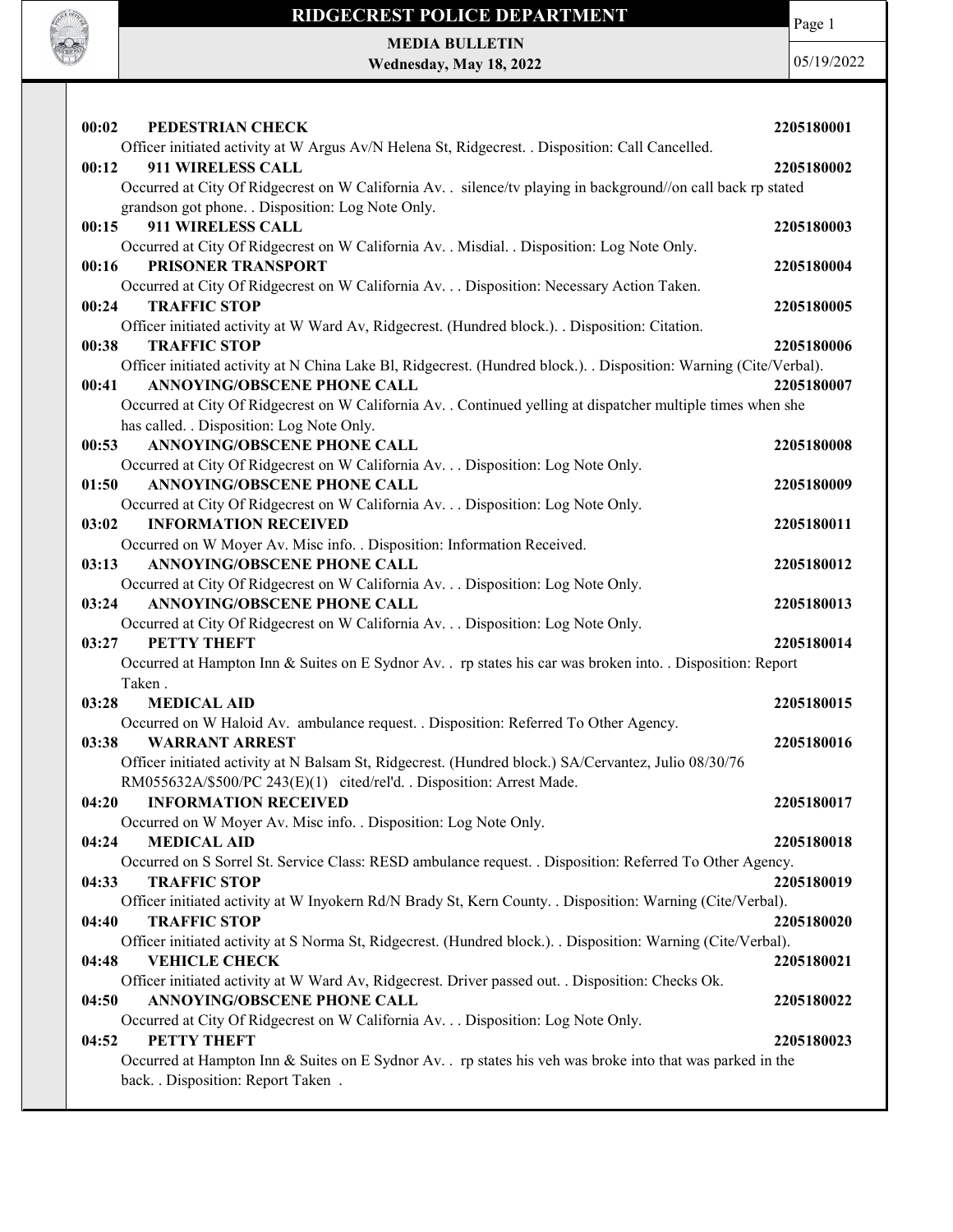

Page 2

MEDIA BULLETIN Wednesday, May 18, 2022

| 04:53<br><b>MEDICAL AID</b>                                                                                                    | 2205180024 |
|--------------------------------------------------------------------------------------------------------------------------------|------------|
| Occurred on E Commercial Av. ambulance request. . Disposition: Referred To Other Agency.                                       |            |
| PEDESTRIAN CHECK<br>04:59                                                                                                      | 2205180025 |
| Officer initiated activity at W Ridgecrest Bl, Ridgecrest. (Hundred block.). . Disposition: Checks Ok.                         |            |
| <b>TRAFFIC STOP</b><br>05:01                                                                                                   | 2205180026 |
| Officer initiated activity at W Ridgecrest Bl, Ridgecrest. (Hundred block.). . Disposition: Warning (Cite/Verbal).             |            |
| <b>WARRANT ARREST</b><br>05:44                                                                                                 | 2205180027 |
| Officer initiated activity at N Wayne St, Ridgecrest. (Hundred block.) SA/Benitez, Francisca 6/28/1995                         |            |
| RF007936A/\$20k/PC 21310 (PC 17 (B)(4)); PC 273.6(A); PC 602(M)<br>RM047477A/\$10k/PC 243(E)(1)                                |            |
| Cited and released. . Disposition: Arrest Made.                                                                                |            |
| <b>FLAG DOWN</b><br>06:08                                                                                                      | 2205180028 |
| Officer initiated activity at W Weiman Av/N Sierra View St, Ridgecrest. . Disposition: Necessary Action Taken.                 |            |
| 07:02<br><b>CONTACT CITIZEN</b>                                                                                                | 2205180029 |
| Occurred at City Of Ridgecrest on W California Av. . RP would like contact regarding his recovered stolen                      |            |
| motorcycle. . Disposition: Information Provided.                                                                               |            |
| 07:08<br><b>SHOPLIFTING</b>                                                                                                    | 2205180030 |
| Occurred at Albertson's #6331 on S China Lake Bl. . Wearing jeans and a white hoodie just left the store. .                    |            |
| Disposition: Unable To Locate.                                                                                                 |            |
| 07:14<br><b>TRAFFIC DETAIL</b>                                                                                                 | 2205180031 |
| Officer initiated activity at James Monroe Middle School, W Church Av, Ridgecrest. . Disposition: Checks Ok.                   |            |
| 911 WIRELESS CALL<br>07:31                                                                                                     | 2205180032 |
| Occurred on E Sand Dune Ln. Service Class: RESD Static line, no answer on call back. . Disposition: Necessary                  |            |
| Action Taken.<br><b>TRAFFIC DETAIL</b>                                                                                         |            |
| 07:36<br>Officer initiated activity at Burroughs High School, E French Av, Ridgecrest. . Disposition: Checks Ok.               | 2205180033 |
| <b>TRAFFIC STOP</b><br>07:46                                                                                                   | 2205180034 |
| Officer initiated activity at E French Av, Ridgecrest. (Hundred block.). . Disposition: Warning (Cite/Verbal).                 |            |
| <b>DETAIL</b><br>07:54                                                                                                         | 2205180035 |
| Officer initiated activity at City Of Ridgecrest, W California Av, Ridgecrest. . Disposition: Necessary Action                 |            |
| Taken.                                                                                                                         |            |
| 08:08<br><b>ANNOYING/OBSCENE PHONE CALL</b>                                                                                    | 2205180036 |
| Occurred on S Porter St. RP called cussing on the phone. . Disposition: Necessary Action Taken.                                |            |
| <b>ANNOYING/OBSCENE PHONE CALL</b><br>08:11                                                                                    | 2205180037 |
| Occurred on S Porter St. Rp cussing and yelling on the phone. Disposition: Necessary Action Taken.                             |            |
| <b>MEDICAL AID</b><br>08:16                                                                                                    | 2205180038 |
| Occurred at College Community Services on N Norma St. . Ambulance request. . Disposition: Assisted.                            |            |
| <b>ANNOYING/OBSCENE PHONE CALL</b><br>08:29                                                                                    | 2205180039 |
| Occurred on S Porter St. RP keeps calling and cussing at calltakers. . Disposition: Log Note Only.                             |            |
| <b>ANNOYING/OBSCENE PHONE CALL</b><br>08:30<br>Occurred on S Porter St. RP cussing on the phone. . Disposition: Log Note Only. | 2205180040 |
| 08:30<br><b>ANNOYING/OBSCENE PHONE CALL</b>                                                                                    | 2205180041 |
| Occurred on S Porter St. Info rec. . Disposition: Log Note Only.                                                               |            |
| 911 HANG UP<br>08:48                                                                                                           | 2205180042 |
| Occurred at City Of Ridgecrest on W California Av. . Hang up, RP states accidental dial. . Disposition:                        |            |
| Necessary Action Taken.                                                                                                        |            |
| <b>TRAFFIC STOP</b><br>09:08                                                                                                   | 2205180043 |
| Officer initiated activity at W Haloid Av, Ridgecrest. (Hundred block.). . Disposition: Warning (Cite/Verbal).                 |            |
|                                                                                                                                |            |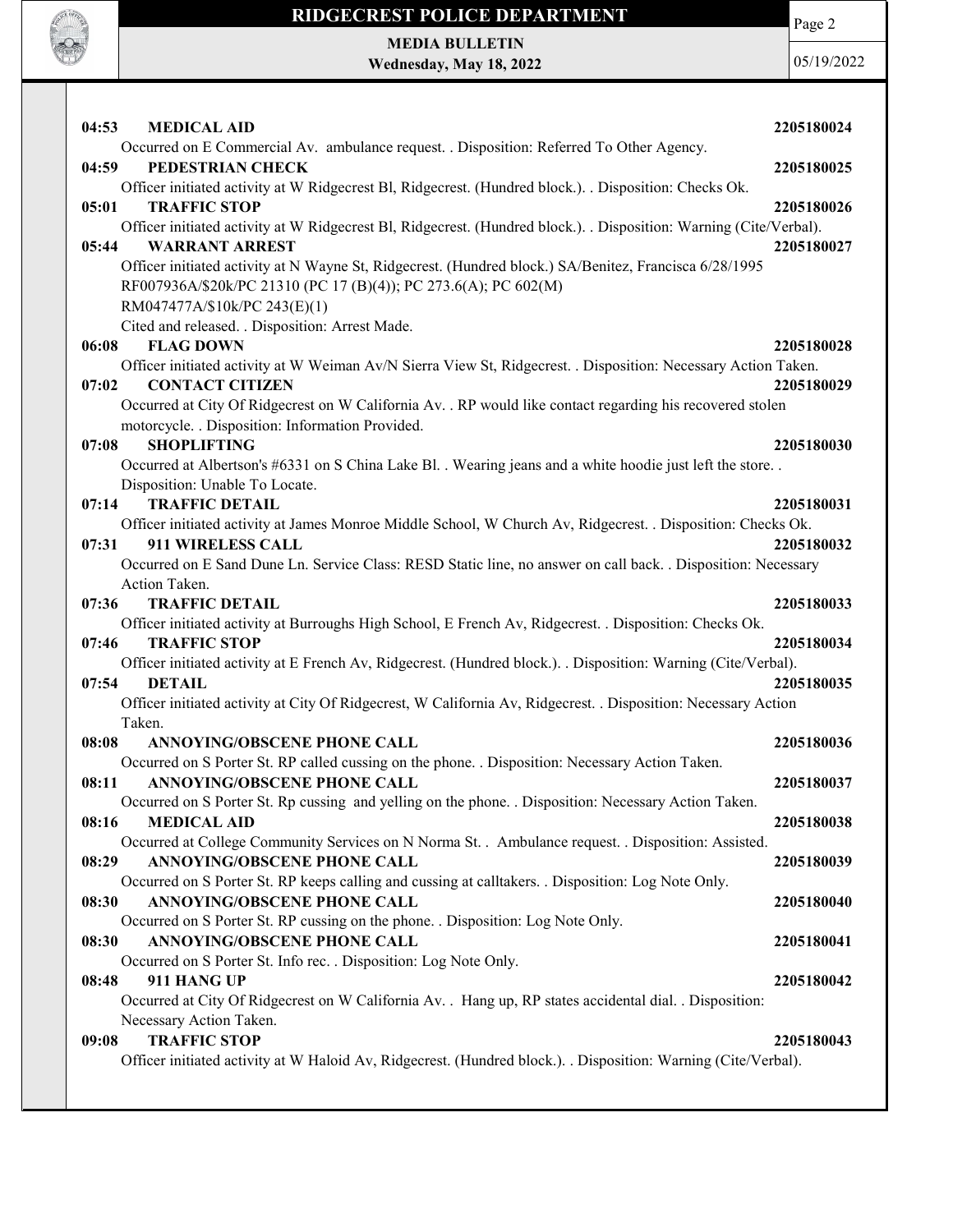

Page 3

MEDIA BULLETIN Wednesday, May 18, 2022

| 09:11<br><b>H&amp;S VIOLATION</b><br>Officer initiated activity at Murray Middle School, E Drummond Av, Ridgecrest. . Disposition: Warning                                                                                                    | 2205180044               |
|-----------------------------------------------------------------------------------------------------------------------------------------------------------------------------------------------------------------------------------------------|--------------------------|
| (Cite/Verbal).<br>911 HANG UP<br>09:21<br>Occurred at Animal Shelter on S County Line Rd. . Hang up, on call back everything is code 4. . Disposition:<br>Necessary Action Taken.                                                             | 2205180045               |
| <b>SUBPOENA SERVICE</b><br>09:22<br>Officer initiated activity at Ridgecrest Regional Hospital, N China Lake Bl, Ridgecrest. . Disposition: Necessary<br>Action Taken.                                                                        | 2205180046               |
| 09:22<br><b>FRAUDULENT REPORT</b><br>Occurred at City Of Ridgecrest on W California Av. . CALL RP//rp states her mothers bank account has<br>fraudelent activity. . Disposition: Information Provided.                                        | 2205180047               |
| 09:34<br><b>SUBPOENA SERVICE</b><br>Officer initiated activity at W Bennett Av, Ridgecrest. . Disposition: Negative Contact.<br>09:35<br><b>ABANDONED VEHICLE</b>                                                                             | 2205180048<br>2205180049 |
| Occurred on W Upjohn Av. Rp in the lobby-would like to speak to an officer about an abandoned veh on one<br>of his property's. . Disposition: Information Provided.                                                                           |                          |
| <b>SUICIDAL SUBJECT</b><br>09:37<br>Occurred on S Porter St. . Disposition: Negative Contact.<br>09:38<br><b>MESSAGE DELIVERY</b>                                                                                                             | 2205180050<br>2205180051 |
| Occurred at City Of Ridgecrest on W California Av. Disposition: Information Provided.<br>911 WIRELESS CALL<br>09:42<br>Occurred at City Of Ridgecrest on W California Av. . Rustling noises heard, no answer on call back. .                  | 2205180052               |
| Disposition: Necessary Action Taken.<br><b>SUBPOENA SERVICE</b><br>09:46<br>Officer initiated activity at W Janelle Ct, Ridgecrest. . Disposition: Negative Contact.                                                                          | 2205180053               |
| PROPERTY DAMAGE ONLY TC<br>09:51<br>Officer initiated activity at Burroughs High School, E French Av, Ridgecrest. . Disposition: Report Taken.<br>09:52<br><b>GENERIC FIRE CALL/NOT SPECIFIED</b>                                             | 2205180054<br>2205180055 |
| Occurred at Navy Federal Credit Union on N Balsam St. . Possible fire, strong order of plastic or electrical<br>smell - cannot see fire but can smell the smell of burning plastic or electrical. . Disposition: Referred To Other<br>Agency. |                          |
| 09:56<br><b>CONTACT CITIZEN</b><br>Occurred at City Of Ridgecrest on W California Av. . Rp in the lobby-would like to talk to an officer about a<br>custody order. . Disposition: Information Provided.                                       | 2205180056               |
| <b>SUBPOENA SERVICE</b><br>10:01<br>Officer initiated activity at S Gateway Bl, Ridgecrest. . Disposition: Negative Contact.<br><b>CONTACT CITIZEN</b><br>10:02                                                                               | 2205180057<br>2205180058 |
| Occurred at City Of Ridgecrest on W California Av. . CALL RP//rp requesting contact regarding her son. .<br>Disposition: Information Received.                                                                                                |                          |
| <b>H&amp;S VIOLATION</b><br>10:07<br>Officer initiated activity at James Monroe Middle School, W Church Av, Ridgecrest. . Disposition: Arrest<br>Made.                                                                                        | 2205180059               |
| <b>SUBPOENA SERVICE</b><br>10:08<br>Officer initiated activity at S Richmond Rd, Ridgecrest. . Disposition: Negative Contact.<br><b>CPS REFERRAL</b><br>10:44                                                                                 | 2205180060<br>2205180061 |
| Occurred at Richmond Elementary School on E Rowe St. Disposition: Information Received.                                                                                                                                                       |                          |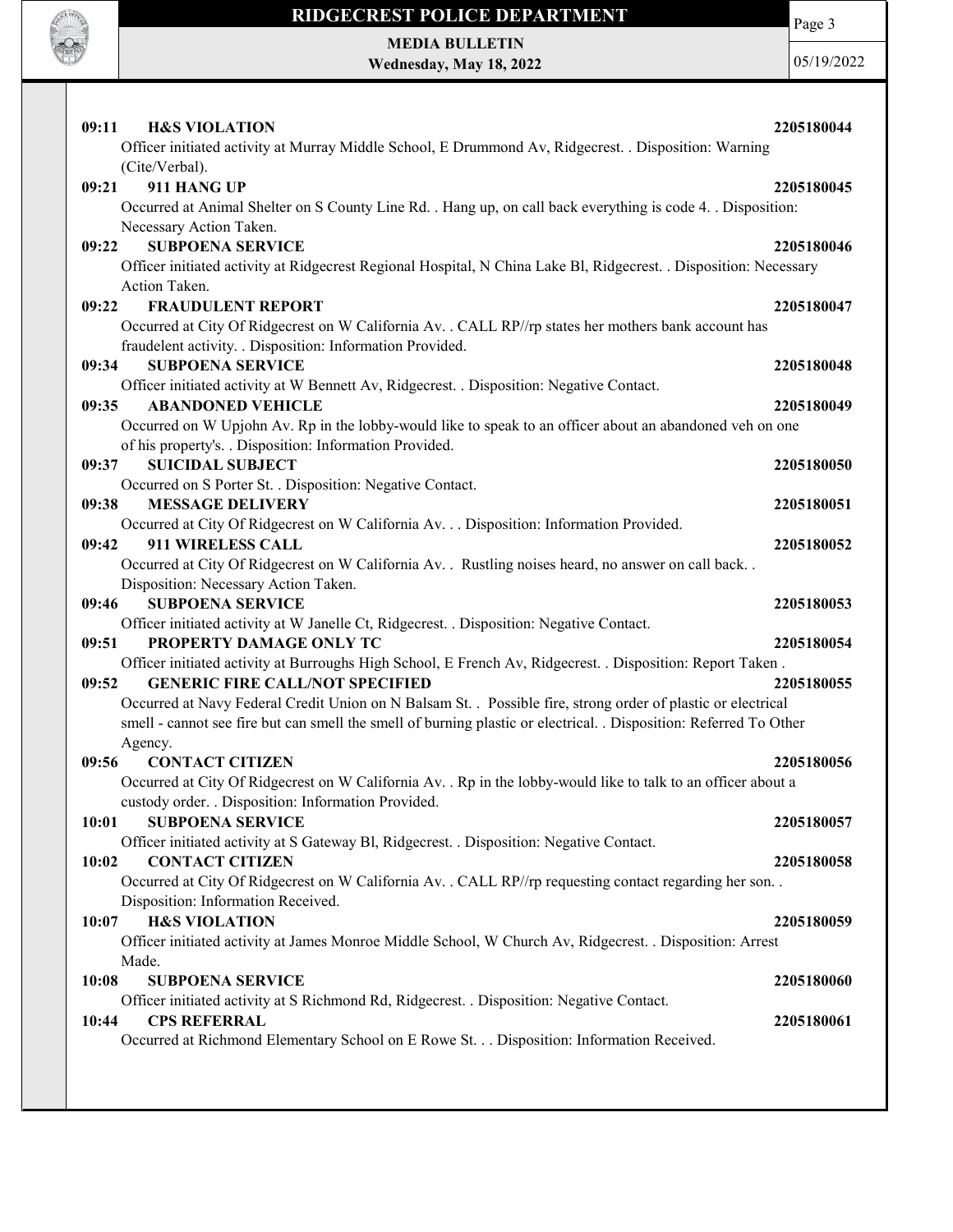

MEDIA BULLETIN Wednesday, May 18, 2022 Page 4

| 10:53<br><b>H&amp;S VIOLATION</b>                                                                                           | 2205180062 |
|-----------------------------------------------------------------------------------------------------------------------------|------------|
| Officer initiated activity at James Monroe Middle School, W Church Av, Ridgecrest. . Disposition: Warning<br>(Cite/Verbal). |            |
| 10:54<br><b>SPOUSAL ABUSE</b>                                                                                               | 2205180063 |
| Occurred at Arby's #5270 on N China Lake Bl. . RP would like to have an officer meet at Arby's to ask                       |            |
| questions regarding a DV incident                                                                                           |            |
| SA/Blanton, Glenn Marquee 09/22/79 Chgs/422/273.5(a) PC booked CRF. . Disposition: Report Taken.                            |            |
| 11:09<br><b>CONTACT CITIZEN</b>                                                                                             | 2205180064 |
| Occurred at City Of Ridgecrest on W California Av. . Rp in the lobby-would like to speak to an officer about a              |            |
| search warrant. . Disposition: Information Provided.                                                                        |            |
| 911 WIRELESS CALL<br>11:09                                                                                                  | 2205180065 |
| Occurred at City Of Ridgecrest on W California Av. . Talking heard in background - accidental dial. .                       |            |
| Disposition: Necessary Action Taken.                                                                                        |            |
| RUNAWAY/OUT OF CONTROL JUVENILE<br>11:09                                                                                    | 2205180066 |
| Officer initiated activity at James Monroe Middle School, W Church Av, Ridgecrest. . Disposition: Necessary                 |            |
| Action Taken.                                                                                                               |            |
| 911 HANG UP<br>11:14                                                                                                        | 2205180067 |
| Occurred at City Of Ridgecrest on W California Av. . 911 hang up, unable to call back. . Disposition: Log Note              |            |
| Only.                                                                                                                       |            |
| 911 HANG UP<br>11:15                                                                                                        | 2205180068 |
| Occurred at City Of Ridgecrest on W California Av. . Hang up, unable to call back. . Disposition: Log Note                  |            |
| Only.                                                                                                                       |            |
| 11:15<br>911 HANG UP                                                                                                        | 2205180069 |
| Occurred at City Of Ridgecrest on W California Av. . 911 hang up, unable to call back. . Disposition: Log Note              |            |
| Only.                                                                                                                       |            |
| 11:37<br>911 WIRELESS CALL                                                                                                  | 2205180070 |
| Occurred at City Of Ridgecrest on W California Av. . Rustling noises heard, advised pocket dial. . Disposition:             |            |
| Necessary Action Taken.                                                                                                     |            |
| <b>EXTRA PATROL</b><br>11:40                                                                                                | 2205180071 |
| Occurred at Hampton Inn & Suites on E Sydnor Av. . Extra patrol for both the Hampton Inn and Spring Hill Inn.               |            |
| . Disposition: Necessary Action Taken.                                                                                      |            |
| <b>BURGLARY ALARM</b><br>11:54                                                                                              | 2205180072 |
| Occurred at Ridgecrest Senior Apartments on W Church Av. . AOA: Gym TV. . Disposition: False Alarm.                         |            |
| 12:15<br>PETTY THEFT REPORT                                                                                                 | 2205180073 |
| Occurred on W Atkins Av. LOCKED VEH BROKEN INTO APPROX. 0730HRS THIS MORNING . ITEMS                                        |            |
| STOLEN. . Disposition: Information Received.                                                                                |            |
| <b>BATTERY SPOUSE/COHABITANT</b><br>12:29                                                                                   | 2205180074 |
| Officer initiated activity at James Monroe Middle School, W Church Av, Ridgecrest. . Disposition: Unfounded.                |            |
| <b>CONTACT CITIZEN</b><br>12:36                                                                                             | 2205180075 |
| Occurred on W Mariposa Av. RP WOULD LIKE TO SPEAK WITH AN OFFICER IN REGARDS TO AN                                          |            |
| INCIDENT THAT TOOK PLACE AT FALLER. CONTACT VIA 21. . Disposition: Log Note Only.                                           |            |
| 12:43<br><b>WELFARE CHECK</b>                                                                                               | 2205180076 |
| Occurred at City Of Ridgecrest on W California Av. . Rp states subject called her and stated that someone was               |            |
| going to harm her/rp requesting welfare check on children in the home. . Disposition: Information Provided.                 |            |
| 12:45<br><b>CIVIL PROBLEM</b>                                                                                               | 2205180077 |
| Occurred at City Of Ridgecrest on W California Av. . RP WOULD LIKE TO SPEAK TO SOMEONE IN                                   |            |
| REGARDS TO RENTING A ROOM AT TRAVEL INN . CONTACT VIA 21. . Disposition: Negative Contact.                                  |            |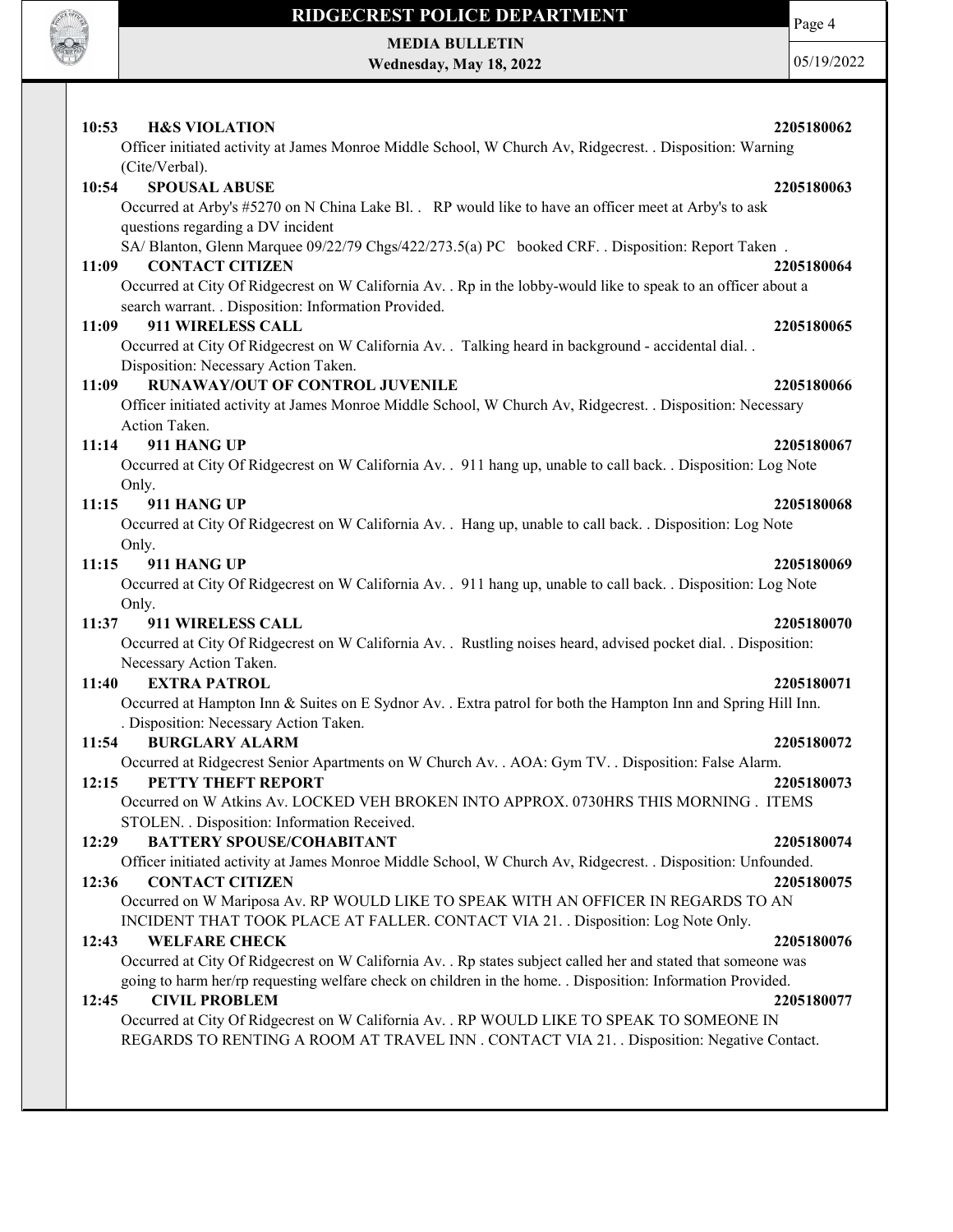

Page 5

MEDIA BULLETIN Wednesday, May 18, 2022

| 12:46<br><b>CONTACT CITIZEN</b>                                                                                       | 2205180078 |
|-----------------------------------------------------------------------------------------------------------------------|------------|
| Officer initiated activity at City Of Ridgecrest, W California Av, Ridgecrest. Questions regarding ownership of       |            |
| a vehicle. . Disposition: Information Provided.                                                                       |            |
| 12:53<br><b>LOST PROPERTY</b>                                                                                         | 2205180079 |
| Occurred at N Heritage Dr/W Cobblestone Ln. . Disposition: Information Received.<br><b>CONTACT CITIZEN</b>            |            |
| 12:59<br>Occurred on S Sims St. RP WOULD LIKE P9 TO CONTACT THEM VIA 21. Disposition: Information                     | 2205180080 |
| Provided.                                                                                                             |            |
| 13:09<br><b>ACO CALL</b>                                                                                              | 2205180081 |
| Occurred at City Of Ridgecrest on W California Av. . RP wants to know if he can shoot a vicious dog if it             |            |
| comes on to his property. . Disposition: Animal Control Handled.                                                      |            |
| 911 WIRELESS CALL<br>13:17                                                                                            | 2205180082 |
| Occurred at City Of Ridgecrest on W California Av. . Cellular E911 Call: Service Class: W911<br>Open line.            |            |
| Background voices, muffled. . Disposition: Necessary Action Taken.                                                    |            |
| <b>CHILD ABUSE REPORT</b><br>13:26                                                                                    | 2205180084 |
| Occurred at Richmond Elementary School on E Rowe St. Disposition: Report Taken .                                      |            |
| 13:42<br><b>SPOUSAL ABUSE REPORT</b>                                                                                  | 2205180085 |
| Occurred at Ridgecrest Regional Hospital on N China Lake Bl. . In ER. . Disposition: Referred To Other Agency.        |            |
| 14:28<br><b>LAND TRESPASS</b>                                                                                         | 2205180086 |
| Occurred on N Oasis Dr. Small veh is parked outside. . Disposition: Negative Contact.                                 |            |
| 14:32<br><b>WARRANT ARREST</b>                                                                                        | 2205180087 |
| Occurred at Econo Lodge on W Inyokern Rd. . Rp states two people who are staying at the hotel got into a              |            |
| fight                                                                                                                 |            |
| SA/Cavender, Ryan Patrick 01/13/78 RM055907A Bail/1K Chg/14601.1(a) VC Cited/rel'd at scene                           |            |
| Disposition: Arrest Made.                                                                                             |            |
| <b>HIT AND RUN REPORT</b><br>14:43                                                                                    | 2205180088 |
| Occurred at United Parcel Service on W Ridgecrest Bl. . Cellular E911 Call: Service Class: WPH2 Driver:               |            |
| wma/blk shirt/khaki pants<br>Veh drove onto median to pass RP, sideswiping RP's veh. . Disposition: Unable To Locate. |            |
| <b>TICKET SIGN OFF</b><br>14:44                                                                                       | 2205180089 |
| Occurred at City Of Ridgecrest on W California Av. . Fees Paid. . Disposition: Necessary Action Taken.                |            |
| <b>IN CUSTODY ARREST</b><br>14:49                                                                                     | 2205180090 |
| Occurred at City Of Ridgecrest on W California Av. . 22-1636. . Disposition: Necessary Action Taken.                  |            |
| PRISONER TRANSPORT<br>15:32                                                                                           | 2205180091 |
| Occurred at City Of Ridgecrest on W California Av. . 22-1636 /22-1640. . Disposition: Necessary Action Taken.         |            |
| <b>LAND TRESPASS</b><br>15:43                                                                                         | 2205180092 |
| Occurred on W Ward Av. RP wants bf to leave/move out of residence. . Disposition: Negative Contact.                   |            |
| RUNAWAY/OUT OF CONTROL JUVENILE<br>16:04                                                                              | 2205180093 |
| Occurred at Town & Country Mobile Home Park on N Norma St. . Out of control juv-RP requesting contact. .              |            |
| Disposition: Counselled.                                                                                              |            |
| <b>MEDICAL AID</b><br>16:25                                                                                           | 2205180094 |
| Occurred on W Ward Av. (Hundred block.) Service Class: W911<br>Med Aid. . Disposition: Referred To Other              |            |
| Agency.                                                                                                               |            |
| 16:40<br>PROPERTY DAMAGE ONLY TC                                                                                      | 2205180095 |
| Occurred on N Robalo St. RP in the lobby. . Disposition: Information Received.                                        |            |
| <b>ACO CALL</b><br>16:40                                                                                              | 2205180096 |
| Officer initiated activity at W Upjohn Av, Ridgecrest. 2 confined dogs. . Disposition: Animal Control Handled.        |            |
|                                                                                                                       |            |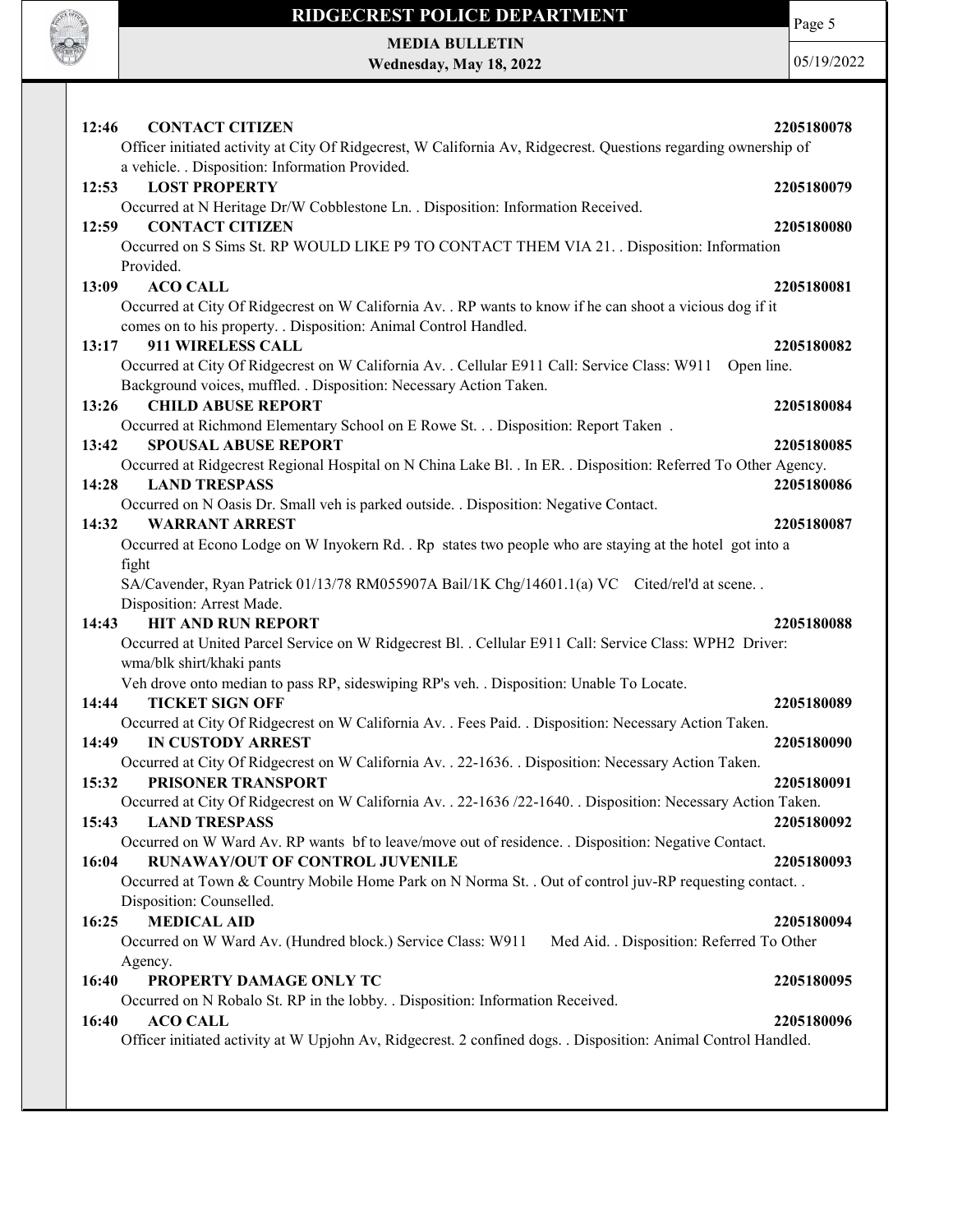

MEDIA BULLETIN Wednesday, May 18, 2022 Page 6

| 17:00 | <b>MEDICAL AID</b>                                                                                                                              | 2205180097 |
|-------|-------------------------------------------------------------------------------------------------------------------------------------------------|------------|
|       | Occurred at High Desert Haven on S College Heights Bl. . Cellular E911 Call: Service Class: WPH2 Ambulance                                      |            |
| 17:28 | request. . Disposition: Referred To Other Agency.<br><b>RUNAWAY JUVENILE</b>                                                                    |            |
|       | Occurred at Santiago Ridgecrest Estates on W Ward Av. . Missing since yesterday. . Disposition: Information                                     | 2205180098 |
|       | Received.                                                                                                                                       |            |
| 17:44 | <b>MISC COUNTER CALL</b>                                                                                                                        | 2205180099 |
|       | Occurred at City Of Ridgecrest on W California Av. . RP ifo PD. . Disposition: Information Received.                                            |            |
| 18:28 | <b>MEDICAL AID</b>                                                                                                                              | 2205180100 |
|       | Occurred on N Robalo St. ambulance request. . Disposition: Referred To Other Agency.                                                            |            |
| 18:28 | VIOLATION OF COURT ORDER-DOM VIOL                                                                                                               | 2205180101 |
|       | Occurred on W Reeves Av. Rp states Melissa is at the house and breaking things.<br>SA/Carranza, Melissa 01/15/84 opn chg/PC 273.6(A)            |            |
|       | LASD Palmdale wrt ATP3AV0630501/\$50k/VC 14601.1(A); VC 14601.2(A); VC 14601.5(A); VC 16028(A)                                                  |            |
|       | LASD Lancaster wrt ATP2AV0058401/\$50k/VC 23152(B)                                                                                              |            |
|       | booked CRF. . Disposition: Arrest Made.                                                                                                         |            |
| 18:33 | <b>MEDICAL AID</b>                                                                                                                              | 2205180102 |
|       | Occurred on W Las Cruces Ct. Service Class: RESD ambulance request. . Disposition: Referred To Other                                            |            |
|       | Agency.                                                                                                                                         |            |
| 18:35 | <b>DISTURBANCE - MUSIC</b><br>Occurred on W Bennett Av. Loud music. . Disposition: Quiet On Arrival.                                            | 2205180103 |
| 18:38 | <b>WELFARE CHECK</b>                                                                                                                            | 2205180104 |
|       | Occurred at City Of Ridgecrest on W California Av. . Call rp. rp states son called her and stated the step dad is                               |            |
|       | beating him and she is scared for her son's safety. . Disposition: Checks Ok.                                                                   |            |
| 19:07 | <b>DISTURBANCE - MUSIC</b>                                                                                                                      | 2205180105 |
|       | Occurred on W Drummond Av. RP advised subject is playing the drums in front of Lugo's causing a                                                 |            |
|       | disturbance by playing to loud. . Disposition: Warning (Cite/Verbal).                                                                           |            |
| 19:15 | STOLEN VEHICLE IN PROGRESS/JUST OCC                                                                                                             | 2205180106 |
|       | Occurred on E Church Av. RP advised wanting to report his ex stealing his 2020 crew cab nissan frontier truck.<br>. Disposition: Civil Problem. |            |
| 19:23 | <b>BURGLARY ALARM</b>                                                                                                                           | 2205180107 |
|       | Occurred at Toyota Of Ridgecrest on N China Lake Bl. . RP advised alarm at Toyota has been going off for                                        |            |
|       | approximately the last hour. . Disposition: False Alarm.                                                                                        |            |
| 19:40 | <b>KEEP THE PEACE</b>                                                                                                                           | 2205180109 |
|       | Occurred on N Oasis Dr. rp requesting a KTP to retrieve property. . Disposition: Necessary Action Taken                                         |            |
| 19:46 | <b>FOUND PROPERTY</b>                                                                                                                           | 2205180110 |
|       | Officer initiated activity at City Of Ridgecrest, W California Av, Ridgecrest. . Disposition: Report Taken.<br><b>SUSPICIOUS CIRCUMSTANCES</b>  |            |
| 20:09 | Occurred on N Alvord St. rp states there is a male subj messing with his electrical power. . Disposition:                                       | 2205180111 |
|       | Necessary Action Taken.                                                                                                                         |            |
| 21:14 | <b>DOMESTIC DISTURBANCE</b>                                                                                                                     | 2205180112 |
|       | Occurred at Juba Trail/E Dolphin. Cellular E911 Call: Lat:35.603808 Lon:-117.63262 Service Class: WPH2                                          |            |
|       | woman screaming. . Disposition: Referred To Other Agency.                                                                                       |            |
| 21:17 | <b>WELFARE CHECK</b>                                                                                                                            | 2205180113 |
|       | Occurred at S China Lake Bl/W Bowman Rd. Rp states she was riding her bike on the bike path across form the                                     |            |
|       | old Walmart building and there was someone laying on the bike path in the middle of one of the lanes<br>Disposition: Checks Ok.                 |            |
|       |                                                                                                                                                 |            |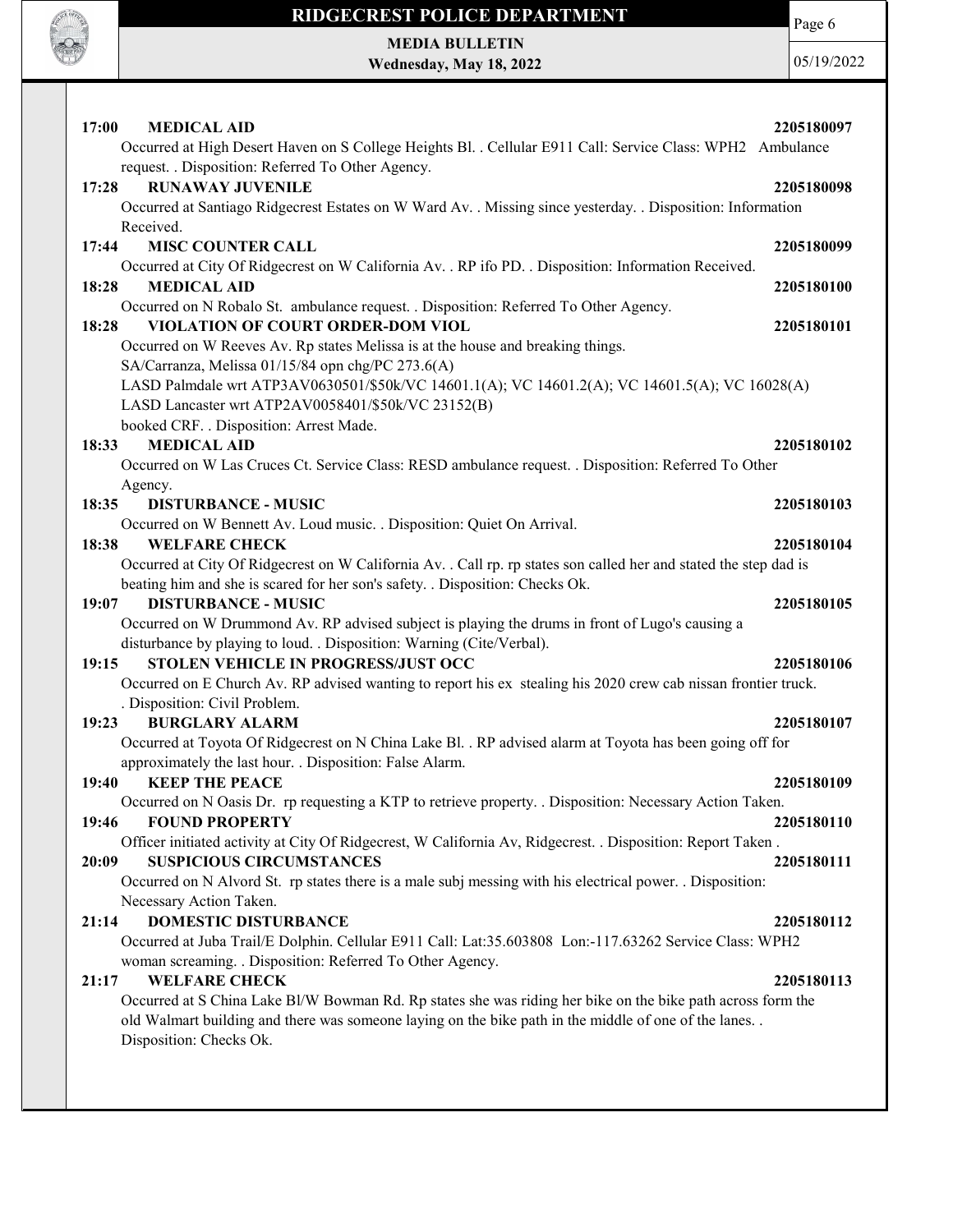

MEDIA BULLETIN Wednesday, May 18, 2022 Page 7

05/19/2022

### 21:38 LAND TRESPASS 2205180114 Occurred on S Warner St. RP was contacted by tenants in Apt A and B stating that a subject had contacted them and stating she was going to return to the residence. Subject is no longer on scene. RP would like the subject trespassed from the residence. . Disposition: Log Note Only. 21:40 ILLEGAL FIREWORKS 2205180115 Occurred on S Holly Canyon Dr. (Hundred block.) rp states came from the north and the east. . Disposition: Unable To Locate. 21:50 DRIVING UNDER THE INFLUENCE 2205180116 Occurred at McDonald's on N China Lake Bl. . Rp states there was a male subj stumbling around the parking lot trying to walk to his car. while on phone with rp his child said that the subj was yelling at someone older/white/6'1/whit jacket/whit tshirt/khaki SA/Nelson, John 10/26/50 chgs/VC 23152(A); VC 23152(B) ; PC 148(A)(1) booked CRF. . Disposition: Arrest Made. 21:51 DISTURBANCE - NEIGHBORS 2205180117 Occurred on E Ridgecrest Bl. rp states neighbors acting crazy. rp states he asked one of them about a pile of dog feces. rp states they tried to fight him. . Disposition: Civil Problem. 21:57 Mental Health Evaluation 2205180118 Occurred on N Gold Canyon Dr. rp states female was in her car. rp states female is still out front of residence blk/shorts/flip flops/brn hair. . Disposition: Report Taken . 21:59 RECKLESS VEHICLE 2205180119 Occurred on W Moyer Av. Rp states there are people speeding and doing burnouts in front of her house. . Disposition: Checks Ok. 22:00 EXTRA PATROL 2205180120 Occurred at Hampton Inn & Suites on E Sydnor Av. . Extra patrols requested due to a couple 460(b) that occured at that location. . Disposition: Checks Ok. 22:04 UNWANTED SUBJECT 2205180121 Occurred on W Atkins Av. Rp states female showed up at his residence. rp has told the female not to come to his residence and she keeps showing up. . Disposition: Necessary Action Taken. 22:05 EXTRA PATROL 2205180122 Occurred at Hampton Inn & Suites on E Sydnor Av. . Extra patrols requested due to a couple 460(b) that occured at that location. . Disposition: Duplicate Call Entered. 22:10 SHOPLIFTING 2205180123 Occurred at Walmart Supercenter on E Bowman Rd. . Rp states 3 19 yo's came into store and stole from SBO and then left. rp states the came back into the store and she has their names. . Disposition: Necessary Action Taken. 22:29 WELFARE CHECK 2205180124 Occurred on E Ridgecrest Bl. Rp states there is a female that is hiding in the apartment so that no one can see her. rp called back and stated the subj is now drunk in the alleyway walking toward Broadway hfa/5'4/white shirt/black shorts. . Disposition: Unable To Locate. 22:36 MEDICAL AID 2205180125 Occurred on W Ward Av. ambulance request. . Disposition: Referred To Other Agency. 22:40 TRAFFIC STOP 2205180126 Officer initiated activity at W Reeves Av, Ridgecrest. (Hundred block.). . Disposition: Warning (Cite/Verbal). 22:52 DISTURBANCE - VERBAL 2205180127 Occurred on E Ridgecrest Bl. rp states ex came over and slapped him in the face and left walking down the 600 blk of E Ridgecrest. . Disposition: Necessary Action Taken. 23:13 DISTURBANCE - NOISE 2205180128 Occurred on N Wayne St. Neighbors talking very loudly. . Disposition: Quiet On Arrival.